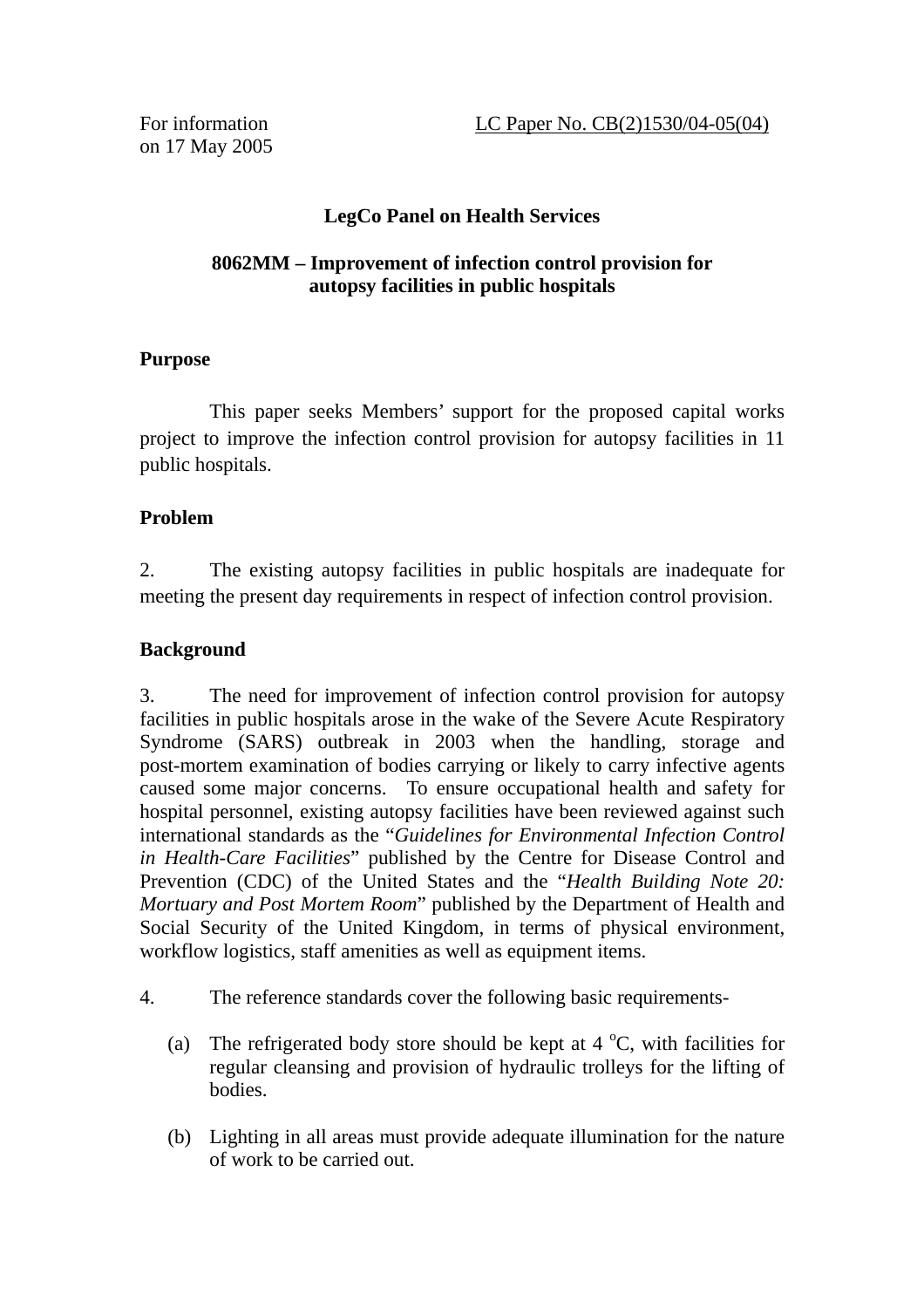- (c) Autopsy facilities should be physically segregated into "clean" area (i.e. area where activities prior to post-mortem examinations with no infection risk are carried out) and "dirty" area (i.e. area where post-mortem examinations and subsequent activities with potential infection risks are carried). Where such physical segregation is not feasible within the existing building configuration, the workflow logistics should be arranged to minimize chances of cross contamination.
- (d) All autopsy rooms should have
	- (i) Ventilation rate of at least 12 air changes per hour with air to be exhausted through high efficiency particulate air (HEPA) filters;
	- (ii) Adjustable control for maintaining specified temperature range appropriate for staff working fully gowned up in personal protective equipment;
	- (iii) Autopsy tables with downdraft or laminar airflow system whereby air is drawn away from the staff working at the tables;
	- (iv) Negative pressure relative to any adjacent areas such that air flows into and not out of the autopsy rooms;
	- (v) A sealed safety cabinet with sink and table-top spacious enough for dissection of specimens under proper air extraction;
	- (vi) Adequate provision of exhaust hoods to minimize spreading of aerosols and dust generated by the use of oscillating saws; and
	- (vii) Non-slip wall and floor surfaces which are robust enough to withstand regular cleaning, scrubbing and the application of disinfectants.
- (e) The autopsy facilities should have adequate provision for hosing down with running water or dowsing with appropriate disinfectants for work surfaces, instruments and equipment items.
- (f) There should be adequate shower facilities for staff immediately adjacent to the autopsy room to facilitate decontamination and maintenance of best practice for autopsy work. Where such provision is made impossible by physical constraints in existing buildings, appropriate workflow logistics should be put in place to ensure that decontamination may be carried out without risks of cross contamination.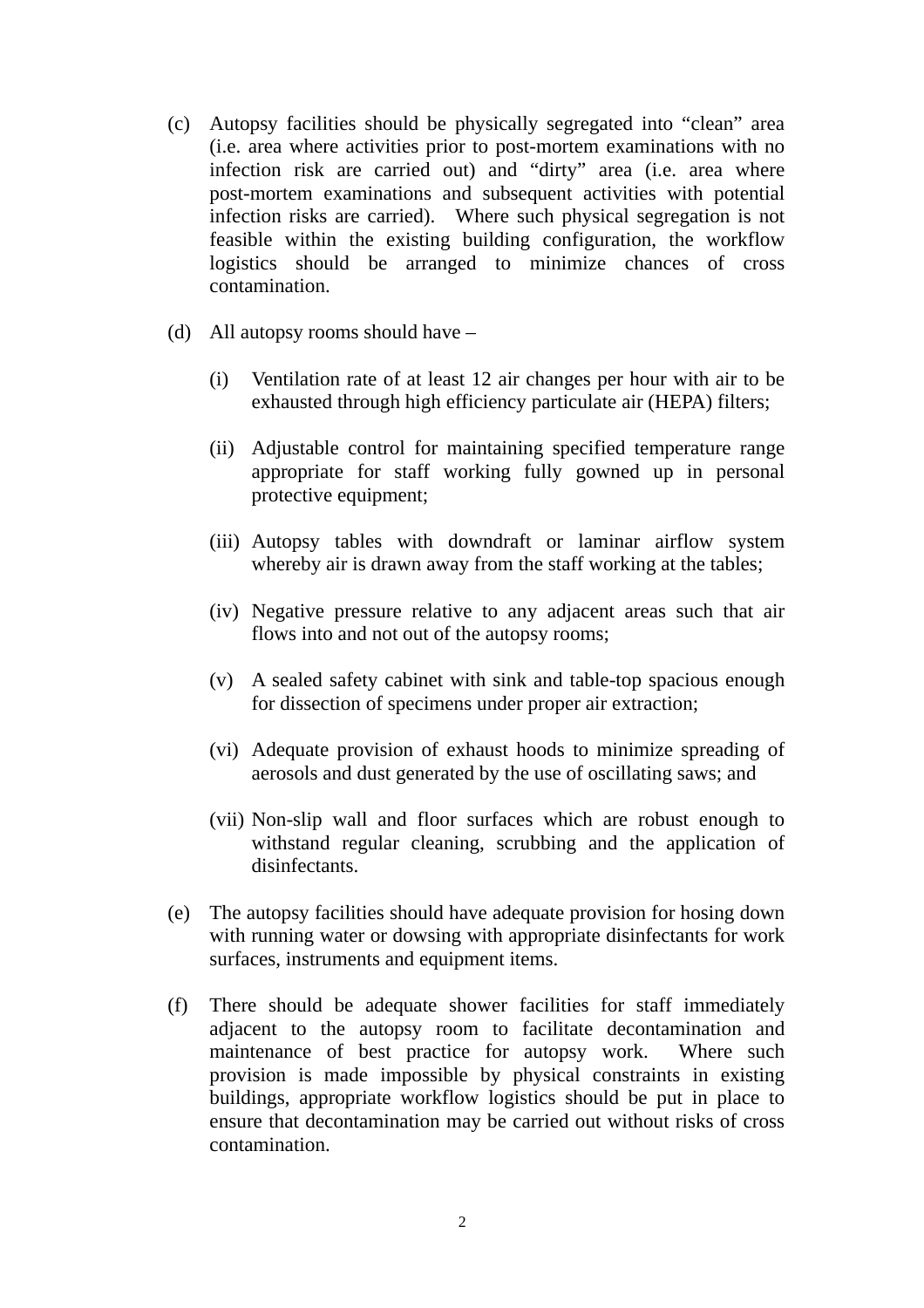#### **Present condition**

5. Deficiencies of varying degrees in meeting the above requirements have been identified in existing autopsy facilities of the public hospitals. Generally speaking, these facilities are poorly lit and ventilated, some with worn or damaged internal finishes that are prone to harbouring dust, bacteria, or fungi. Pathogens and contaminants released during autopsies cannot be removed at source due to the absence of effective means of extraction. Provision of showering facilities for decontamination is inadequate, and lacking for treatment of emergencies in case of accidental exposures to contaminants or chemicals. Lifting bodies onto and off autopsy tables or trolleys manually without the assistance of any mechanical device is undesirable from the occupational health point of view. As a result, the staff working in mortuaries have to exercise caution in their work. Improvement works are therefore required to rectify such deficiencies. This would ensure that the infection control facilities in the mortuaries are in line with international benchmarks, and provide a healthier working environment in the existing autopsy facilities of public hospitals.

6. If no improvements are to be made to these infection control provision and facilities, the health of staff handling the storage and post-mortem examination of bodies will be at stake. A single incident of infection may lead to community outbreak of an infectious disease. With the threat of pandemic influenza lurking in the horizon, we need to heighten our preparedness in all aspects.

### **Proposal**

 $\overline{a}$ 

7. We propose to improve the infection control provision for autopsy facilities in 11 public hospitals<sup>1</sup>. The scope of this project will comprise –

- (a) upgrading the mechanical ventilation and air-conditioning systems;
- (b) reconfiguring the layout to segregate between "clean" workflows and "dirty" workflows to avoid cross contamination;
- (c) replacing ceiling, wall and floor finishes which

<sup>1</sup> There are all together 14 hospitals under HA that have autopsy facilities. The other three hospitals are Princess Margaret Hospital, Caritas Medical Centre and Grantham Hospital. Since the autopsy caseload in Grantham Hospital was relatively low, its autopsy services have been taken up by Queen Mary Hospital. The other two hospitals are undergoing redevelopment and improvement works to their infection control provision for autopsy facilities are already included in the redevelopment works. In addition, there will be autopsy facilities in Pok Oi Hospital upon completion of its redevelopment and expansion project in December 2006.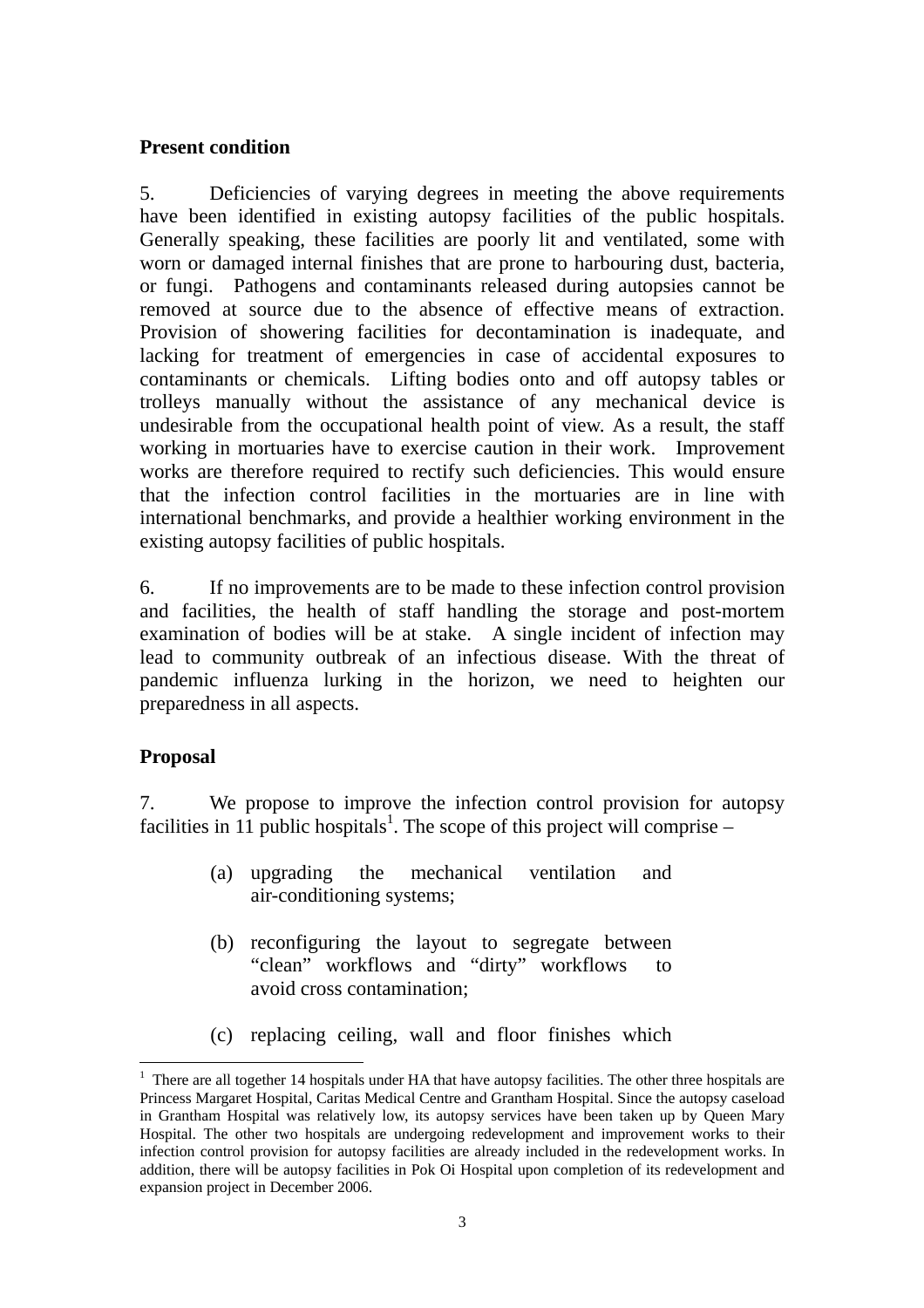have become damaged or worn out over the years; and

(d) installing or procuring appropriate equipment items such as ventilated autopsy tables, biological safety cabinets and hydraulic trolleys for lifting bodies etc.

The list of the 11 public hospitals is at Annex.

8. We estimate the cost of this project to be \$68.4 million in money-of-the-day prices. We plan to commence construction works in November 2005 for completion in March 2007. Works will commence in phases so that disruption to existing services is kept to a minimum.

### **Advice sought**

9. Members are invited to support the proposed project outlined in this paper.

Health, Welfare and Food Bureau May 2005